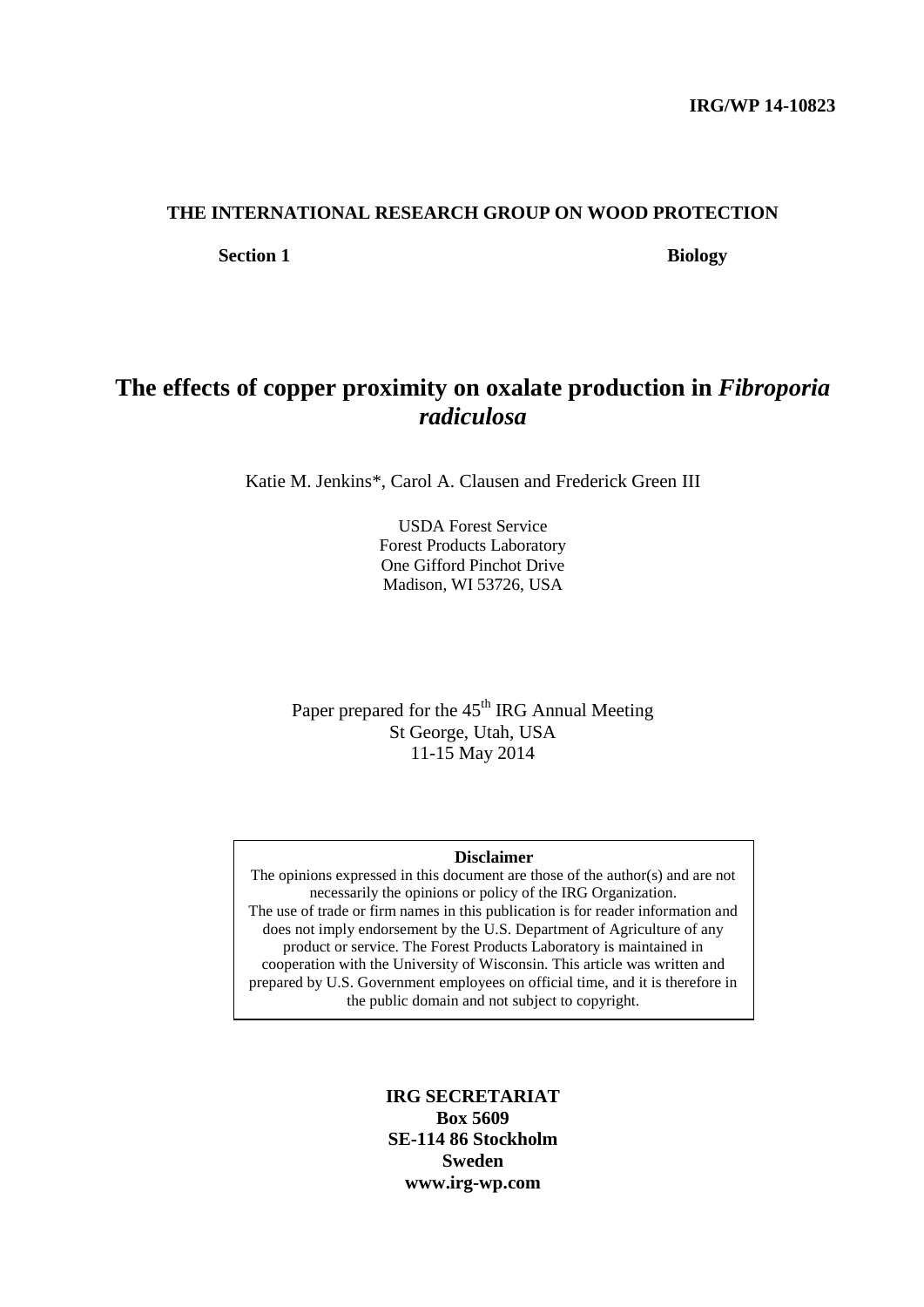## **The effects of copper proximity on oxalate production in** *Fibroporia radiculosa*

Katie M. Jenkins<sup>1</sup>, Carol A. Clausen<sup>1</sup>, Frederick Green III<sup>1</sup>

<sup>1</sup> UDSA Forest Service Forest Products Laboratory, One Gifford Pinchot Drive, Madison, WI 53726 kmjenkins@fs.fed.us, cclausen@fs.fed.us, fgreen@fs.fed.us

## **ABSTRACT**

Copper remains a key component used in wood preservatives available today. However, the observed tolerance of several critical wood rotting organisms continues to be problematic. Tolerance to copper has been linked to the production and accumulation of oxalate, which precipitates copper into insoluble copper-oxalate crystals, thus inactivating copper ions. The purpose of this study was to assess differences in oxalate production and decay capacity of four wood decay fungi (three copper-tolerant and one copper-sensitive) exposed to various applications of copper. Three *Fibroporia radiculosa* isolates and one *Gloeophyllum trabeum* isolate were subjected to one formulation of copper citrate presented to the test fungi by four different treatments in Southern pine wood blocks for an eight week period. Samples were evaluated for oxalate production and weight loss every two weeks. Two of the copper-tolerant isolates evaded the inhibitory effects of all four copper treatments by week eight. The coppersensitive organism exhibited some limitations to actively decay blocks in two of the four copper treatments. These findings suggest that proximity to copper citrate, available in any form (i.e. impregnation, direct contact, free liquid or close proximity) generally, had no negative effect on fungal growth, oxalate production, and decay capacity of the copper-tolerant organisms. Results also suggested that the copper-sensitive fungus was restricted in its ability to effectively decay wood when copper was pressure treated or directly added to the surface of wood blocks. This study also suggested that close proximity to copper alone (i.e. not pressure treated) did not completely inhibit decay of the copper-tolerant or copper-sensitive test fungi.

**Keywords:** brown-rot decay, copper-tolerance, oxalate, *Fibroporia*, proximity to copper

### **1. INTRODUCTION**

Copper is the primary component used to protect wood because it exhibits a wide spectrum of biocidal properties. A major concern associated with using copper as a primary active ingredient in wood preservatives is the potential for organisms, specifically brown-rot basidiomycetes, to tolerate or successfully resist the toxic effect (DeGroot and Woodward 1999, Clausen *et al*. 2000, Munir *et al*. 2001, Green and Clausen 2005, Freeman and McIntyre 2008, Arango *et al*. 2009, Clausen and Jenkins 2011; Schilling and Inda 2011). By evolving adaptation mechanisms, some brown-rot fungi have the ability to detoxify copper in copper-treated wood, which allows them to tolerate environments containing high concentrations of copper (Gadd 1993, DeGroot and Woodward 1999, Hall 2002, Hastrup *et al*. 2005). However, tolerance is particularly variable with respect to preservative formulations, fungal species, and even fungal isolates (Hastrup *et al*. 2005, Freeman and McIntyre 2008).

There are many theories attributed to the mechanism of copper tolerance. Clausen and Green (2003) stated that the "interaction of a number of diverse factors such as growth rate, pH, oxalic acid production, and decay capacity all contribute to copper tolerance". High extracellular accumulation of oxalate initiates the precipitation of copper into the insoluble form of oxalate (copper oxalate crystals), and renders the copper ion inert (Green and Clausen 2003). Both copper oxalate and calcium oxalate crystals are present in decayed wood treated with copper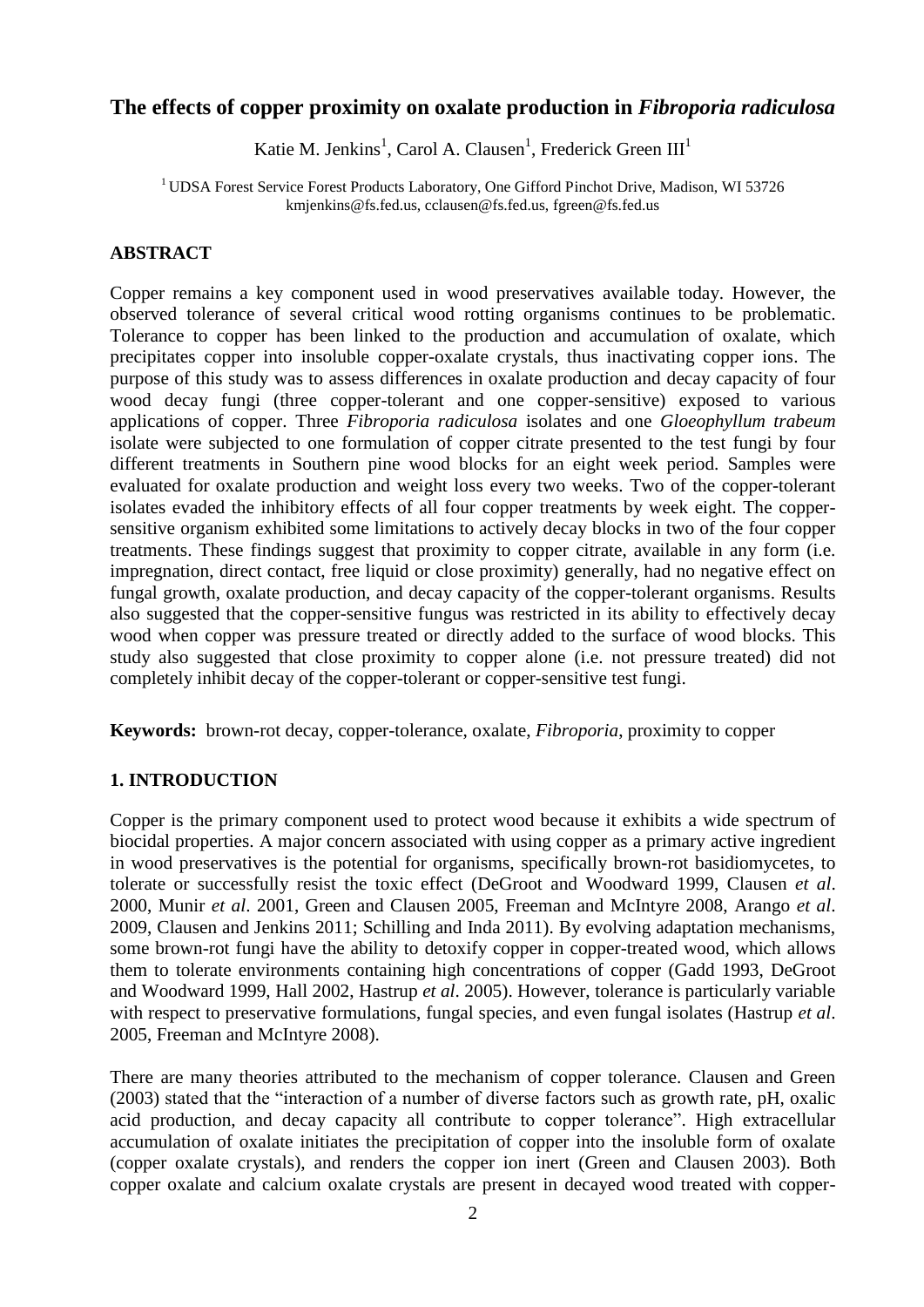based preservatives (Freeman and McIntyre 2008). The formation of calcium oxalate crystals plays a crucial role in regulating the pH of the environment and facilitating the occurrence of the lower pH environments typically observed in brown-rot decay (Goodell 2003). Oxalate also functions to depolymerize cellulose over a range of pH levels from 1.5 to 2.5 (Green *et al*. 1991). Oxalate production and the rapid decrease of pH are critical for the initial stages of decay by brown-rot fungi (Bech-Andersen 1987, Green *et al*. 1991, Shimada *et al*. 1994, Green and Clausen 2003). However, oxalate production is not always directly correlated to the capability of an organism to actively decay wood (Micales and Highley 1988, Green and Clausen 2003).

The production of oxalate tends to vary with the type of copper treatment and fungal species (Arango *et al*. 2009). Most brown-rot fungi produce oxalate routinely; however, copper-tolerant fungi produce it in much greater quantities as an induced response to copper. Green and Clausen (2001) evaluated the varying degrees of copper tolerance in brown-rot organisms from various genera including *Fibroporia*, *Postia*, *Serpula*, *Meruliporia*, *Tyromyces*, *Coniophora, Wolfiporia*, and *Gloeophyllum*. It was determined that out of those eight genera *Gloeophyllum* was recognized as the only copper-sensitive organism. A consistent demonstration of higher levels of oxalate production and accumulation when exposed to copper has been shown in the other seven genera (DeGroot and Woodward 1999, Clausen and Green 2003, Green and Clausen 2005). Additionally, it was found that copper-tolerant fungi produce 2-17 times more oxalate in copper citrate-treated blocks compared to untreated controls (Green and Clausen 2005).

The use of copper as a primary component for the development of wood preservatives continues to prevail despite the ability of tolerant organisms to circumvent copper toxicity. It is critical to gain a better understanding of the mechanism of copper tolerance to develop techniques that are effective in stopping all forms of biological attack by copper-tolerant organisms. The purpose of this study was to evaluate decay capability and oxalate production of three copper-tolerant *Fibroporia radiculosa* isolates compared with the copper-sensitive *Gloeophyllum trabeum* isolate exposed to Southern pine blocks treated with different applications of copper citrate. Specific objectives of this project were to determine response characteristics of these four organisms to the various applications (i.e. impregnation, direct contact, free liquid, or close proximity) of copper and to gain additional information about the biological intricacies of decay by *F. radiculosa*.

## **2. MATERIALS AND METHODS**

### **2.1 Fungal isolates**

Three *Fibroporia radiculosa* (Peck) Gilb. & Ryvarden strains were used in this study: L-11659- SP, FP-90848-T, and L-9414-SP (USDA Forest Products Laboratory, Madison, WI). The copper-sensitive fungus, *Gloeophyllum trabeum* (Pers. ex Fr.) Murr. (MAD 617), (USDA Forest Products Laboratory, Madison, WI) was included for comparison. All test fungi were maintained on malt extract agar at 27°C.

### **2.2 Preservative treatment and test block preparation**

Southern pine (SP) test blocks  $(10 \text{ mm}^3)$  were vacuumed treated with 1.2% ammoniacal copper citrate according to the AWPA E10-12 Standard (AWPA 2013). Untreated SP test blocks (10mm<sup>3</sup>) were also used for untreated controls. Both treated and untreated blocks were conditioned at 27°C and 70% relative humidity (RH) for 2 weeks. Following conditioning, all blocks were steam-sterilized for 20 minutes at 122°C prior to fungal exposure.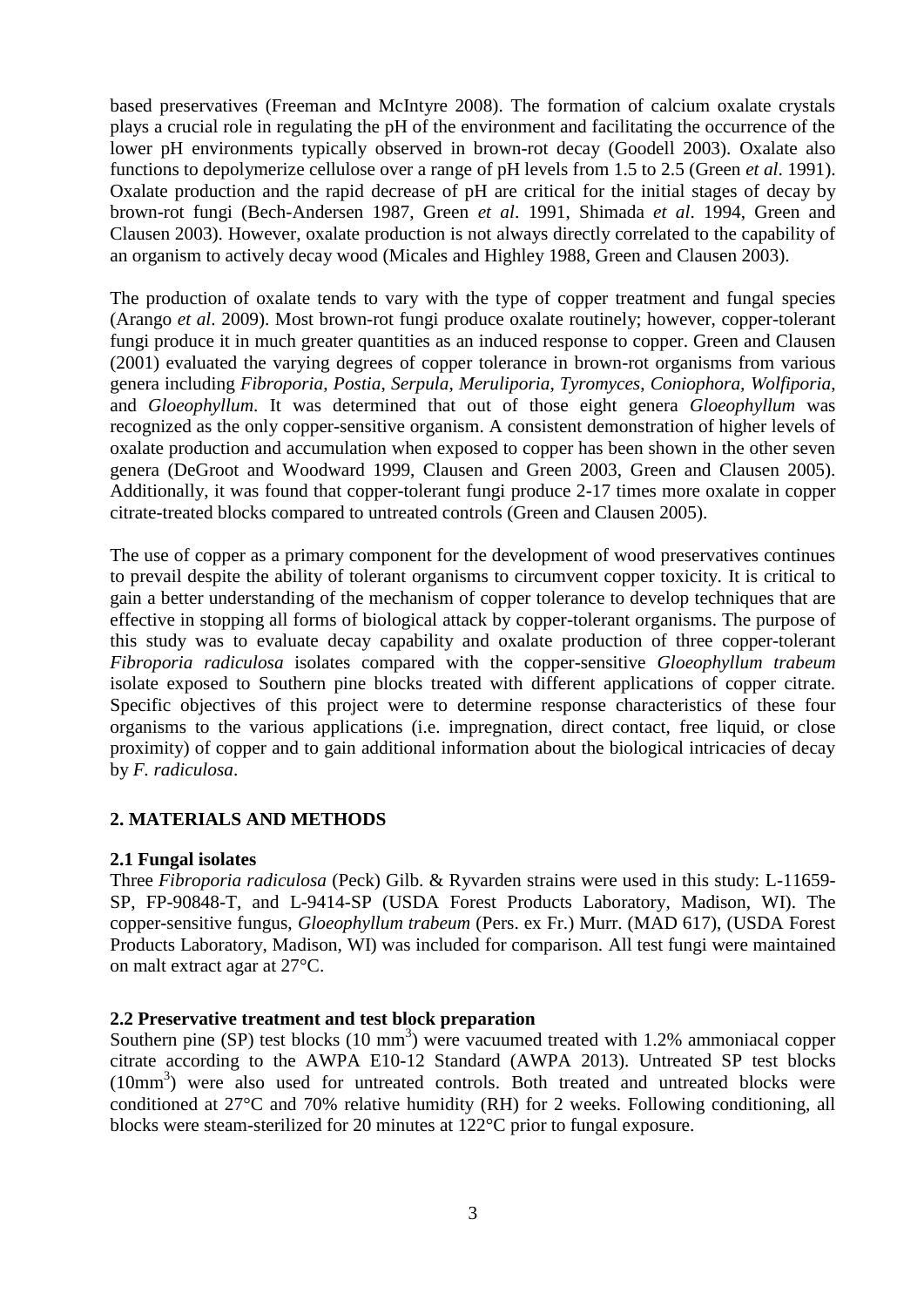### **2.3 Soil block decay test**

The decay tests were set up according to the AWPA E10-12 Standard (AWPA 2013) and incubated at 27ºC and 70% RH up to 8 weeks. Copper citrate-treated SP test blocks were placed in various locations adjacent to untreated SP test blocks to determine differences in oxalate production and decay rate when exposed to the four fungi. Treatment 1 included untreated SP blocks to serve as the negative control (UN). Treatment 2 included copper citrate-treated SP blocks to serve as the positive control (CC). Treatment 3 included copper citrate-treated SP blocks placed directly on top of untreated SP blocks, which were in contact with the feeder strip (ST). Treatment 4 included 100 µl of liquid copper citrate (not pressure treated) added directly to the surface of the untreated SP blocks (LQ). Treatment 5 included untreated SP blocks that were adjacent to and in direct contact with copper citrate-treated SP blocks; the copper-treated blocks were introduced every two weeks (RP). Figure 1 shows the design set up for each of the experiments.



Figure 1: Variations on copper citrate-treated test blocks. Bottle 1: untreated SP (UN); Bottle 2: copper citrate-treated SP (CC); Bottle 3: copper citrate-treated SP on top of untreated SP (ST); Bottle 4: liquid copper citrate-treated SP on top of untreated SP (LQ); Bottle 5: copper citrate-treated SP adjacent to and in direct contact with untreated SP (RP).

### **2.4 Oxalate analysis and mass loss**

Six SP blocks were removed from each experimental set-up after 2, 4, 6, and 8 weeks of incubation and were gently brushed free of surface mycelia. Blocks that were tested for oxalate production were: untreated blocks (treatment 1); copper citrate-treated blocks (treatment 2); untreated blocks (treatment 3); untreated blocks with 100 µl liquid copper citrate (treatment 4); and untreated blocks (treatment 5). Each block was placed separately in a 50 mL disposable sterile centrifuge tube containing 3 mL of 0.1M phosphate buffer (pH 7.0) and gently shaken for 2 hr. After agitation, oxalate concentration was analyzed in triplicate spectrophotometrically at 560 nm (Biotek Epoch) as specified (Trinity Biotech). After oxalate concentration was determined, test blocks were oven-dried overnight at 60°C then reconditioned at 27°C and 70% RH for two weeks before calculating weight loss.

## **3. RESULTS AND DISCUSSION**

The overall goal of this study was to determine if various exposures to copper citrate led to differences in decay via weight loss and oxalate production of the organisms over time. In the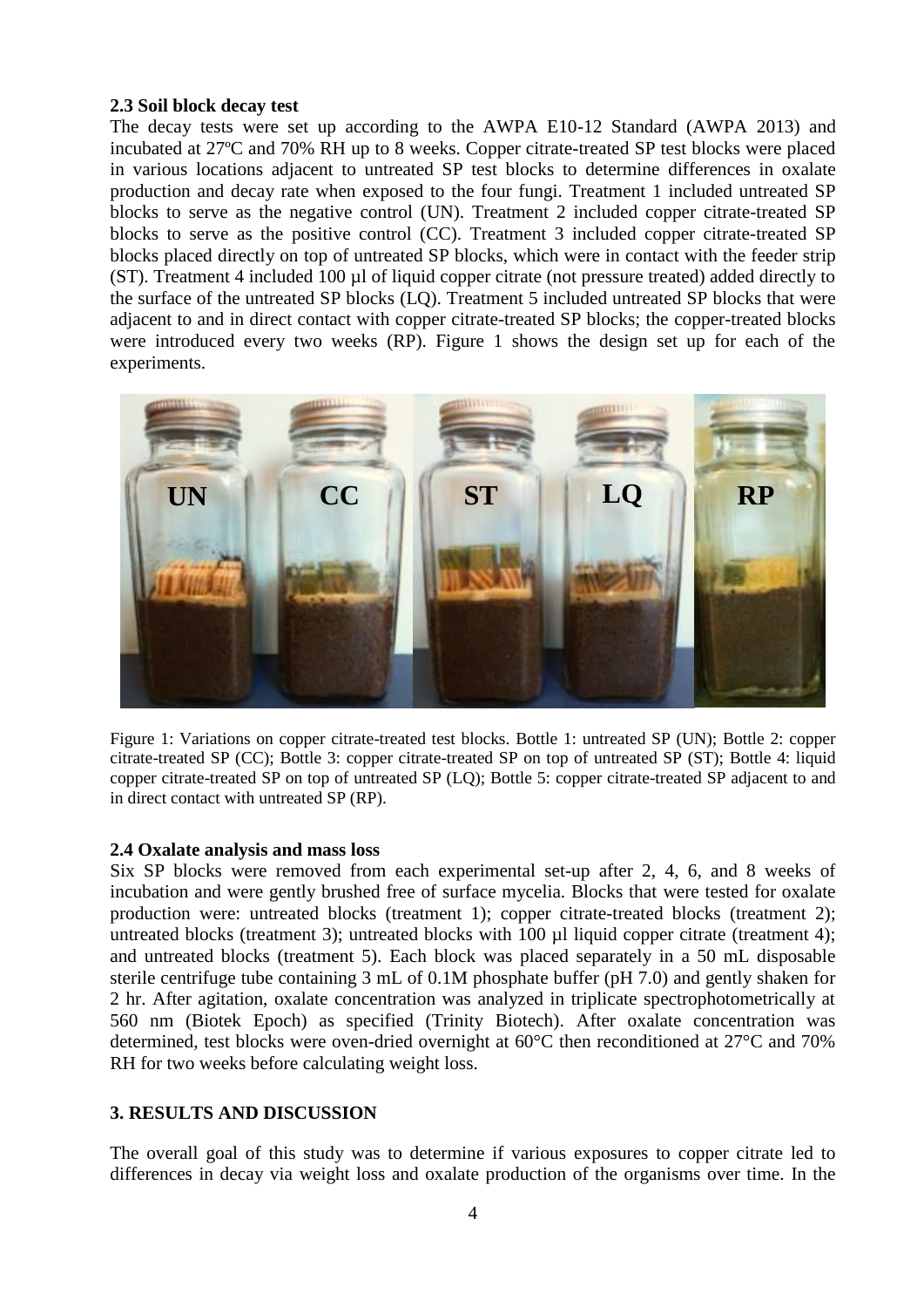subsequent graphs, each organism is represented individually with respect to decay (A) and oxalate production (B) over time. Results for the copper-tolerant *F. radiculosa* isolates, L-11659- SP, FP-90848-T, and L-9414-SP, are shown in Figures 2, 3, and 4, respectively. Results for the copper-sensitive *G. trabeum* isolate, MAD 617, are shown in Figure 5. Both decay rate and oxalate concentration values shown in the graphs are the average of six biological replicates. Generally, decay increased with respect to time for all test organisms for all treatments except MAD 617 exposed to the CC treatment. There was no apparent increasing or decreasing trend of oxalate production with respect to time for all organisms for all treatments. Similar trends seen in these graphs were also found when the ratio of oxalate (mg) to mass loss (mg) was determined for these organisms (graphs not shown).

L-11659-SP exhibited a much lower decay rate than the other two *F. radiculosa* isolates. When exposed to the three variations of the copper citrate treatment (ST, LQ, and RP), L-11659-SP showed greater weight loss than the UN and CC controls (Figure 2A). Oxalate production increased over time when this isolate was exposed to the ST and RP treatments (Figure 2B). However, when it was exposed to the LQ treatment, oxalate production remained steady after week 4. When exposed to the UN control, oxalate production remained constant for the four sampling time points, but increased through week 4 and was followed by reduced oxalate production at weeks 6 and 8 when the fungus was exposed to the CC control.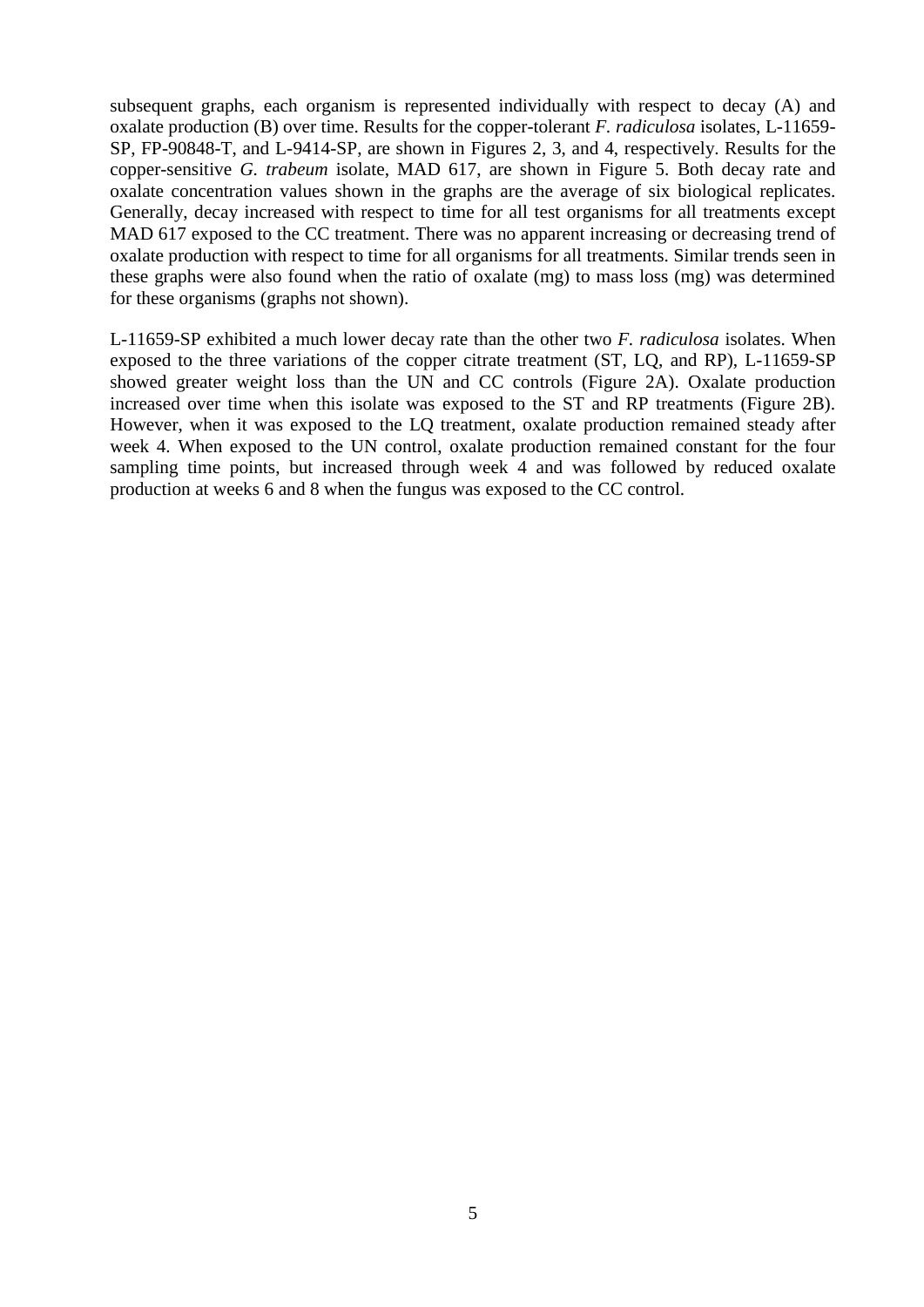

Figure 2: Decay in % weight loss (A) and oxalate concentration in milligrams (B) of copper-tolerant *F. radiculosa* isolate L-11659-SP exposed to untreated blocks (UN) in blue, vacuum treated copper citrate blocks (CC) in red, vacuum treated copper citrate blocks stacked directly on top of untreated blocks (ST) in green, 100 µl of liquid copper citrate added directly to the surface of untreated blocks (LQ) in purple, and untreated blocks adjacent to and in direct contact with vacuum treated copper citrate blocks that were introduced every two weeks (RP) in orange. Bars represent the average of six biological replicates.

FP-90848-T exhibited slightly lower decay for all treatments by week 8 compared to L-9414-SP. When exposed to the three copper variations (ST, LQ, and RP), FP-90848-T demonstrated higher decay than when the fungus was exposed to the CC control, and generally correlated to the decay seen when exposed to the UN control (Figure 3A). It is important to note that this isolate accumulated much higher oxalate (greater than 4 mg) than the other two *F. radiculosa* isolates (less than 1.6 mg). Oxalate production increased through week 6 when the fungus was exposed to the ST, LQ, and RP treatments (Figure 3B). Highest oxalate production was seen at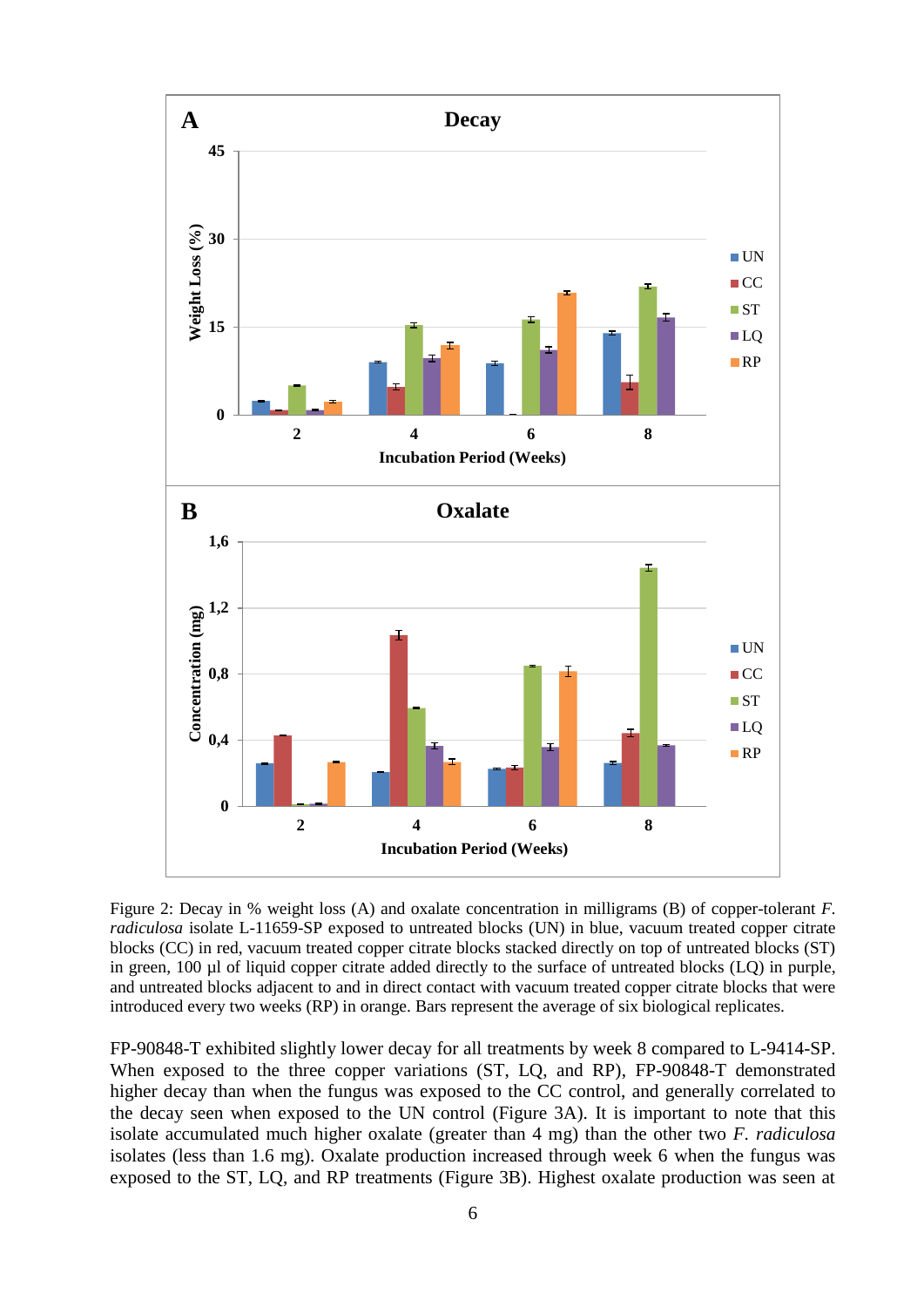week 6 when the fungus was exposed to all treatments, which was followed by a reduced production of oxalate at week 8 when the fungus was exposed to all treatments except the CC controls, which remained constant.



Figure 3: Decay in % weight loss (A) and oxalate concentration in milligrams (B) of copper-tolerant *F. radiculosa* isolate FP-90848-T exposed to untreated blocks (UN) in blue, vacuum treated copper citrate blocks (CC) in red, vacuum treated copper citrate blocks stacked directly on top of untreated blocks (ST) in green, 100 µl of liquid copper citrate added directly to the surface of untreated blocks (LQ) in purple, and untreated blocks adjacent to and in direct contact with vacuum treated copper citrate blocks that were introduced every two weeks (RP) in orange. Bars represent the average of six biological replicates.

L-9414-SP was the *F. radiculosa* isolate that exhibited the highest decay. Like FP-90848-T, when L-9414-SP was exposed to the three copper variations (ST, LQ, and RP), higher decay was demonstrated compared to the CC control. The decay seen on the ST, LQ, and RP also correlated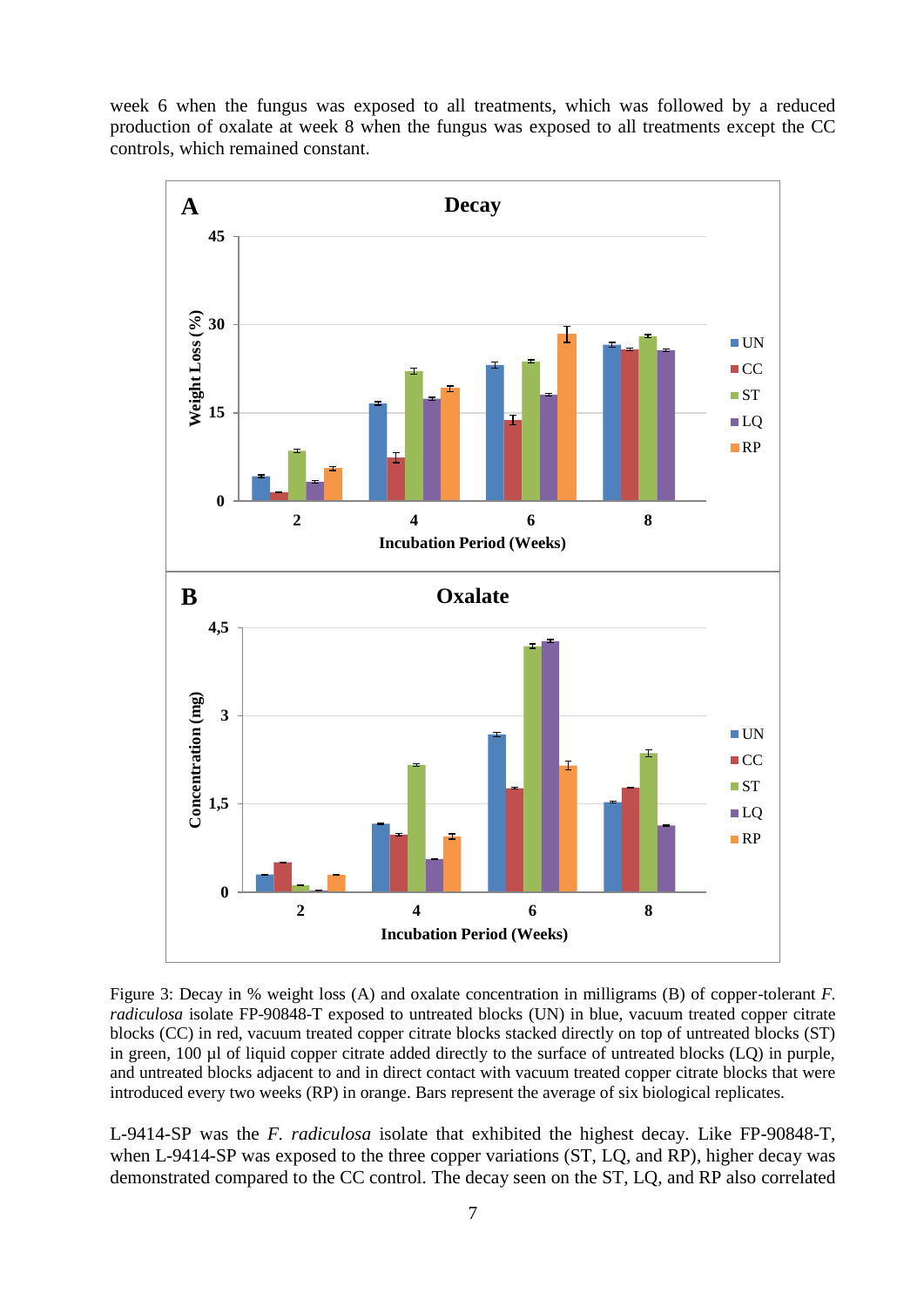to the decay seen when the fungus was exposed to the UN control (Figure 4A). Overall, oxalate production increased through week 6 then either dropped or remained constant by week 8 when the fungus was exposed to all treatments (Figure 4B). Generally, highest oxalate production was seen at week 6 when the fungus was exposed to all treatments with the exception of exposure to the CC controls, which remained constant after week 4.



Figure 4: Decay in % weight loss (A) and oxalate concentration in milligrams (B) of copper-tolerant *F. radiculosa* isolate L-9414-SP exposed to untreated blocks (UN) in blue, vacuum treated copper citrate blocks (CC) in red, vacuum treated copper citrate blocks stacked directly on top of untreated blocks (ST) in green, 100 µl of liquid copper citrate added directly to the surface of untreated blocks (LQ) in purple, and untreated blocks adjacent to and in direct contact with vacuum treated copper citrate blocks that were introduced every two weeks (RP) in orange. Bars represent the average of six biological replicates.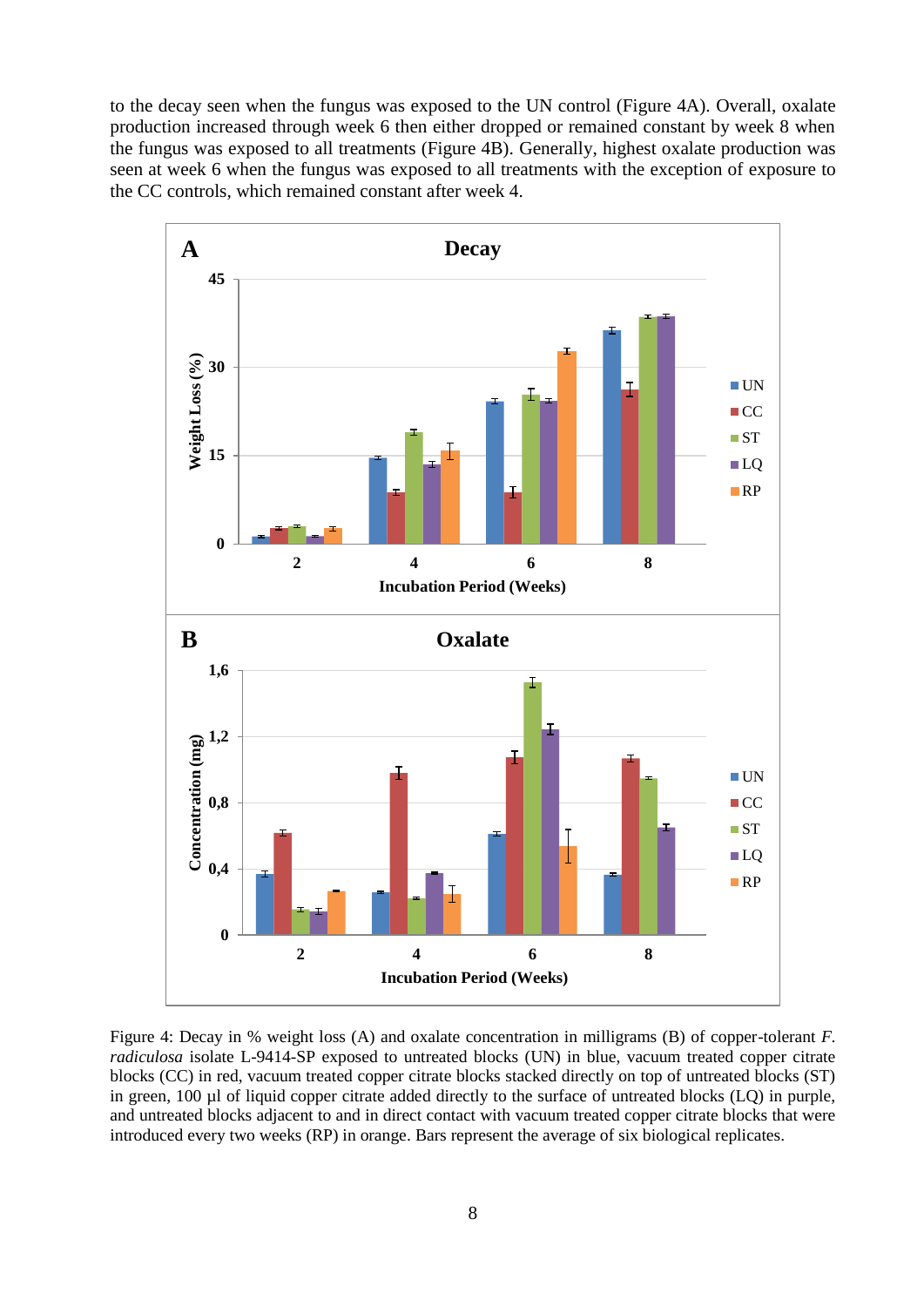

As expected, MAD 617 was unable to actively decay the CC treatment over the 8-wk period (Figure 5A).

Figure 5: Decay in % weight loss (A) and oxalate concentration in milligrams (B) of copper-sensitive *G. trabeum* isolate MAD 617 exposed to untreated blocks (UN) in blue, vacuum treated copper citrate blocks (CC) in red, vacuum treated copper citrate blocks stacked directly on top of untreated blocks (ST) in green, 100 µl of liquid copper citrate added directly to the surface of untreated blocks (LQ) in purple, and untreated blocks adjacent to and in direct contact with vacuum treated copper citrate blocks that were introduced every two weeks (RP) in orange. Bars represent the average of six biological replicates.

Interestingly, when *G. trabeum* was exposed to the LQ treatment, MAD 617 showed some capability of active breakdown, but was somewhat inhibited by the liquid copper addition to the test blocks. Exposure of MAD 617 to the ST and RP treatments generally matched the decay seen in the UN controls over the course of the study. When compared to the three *F. radiculosa*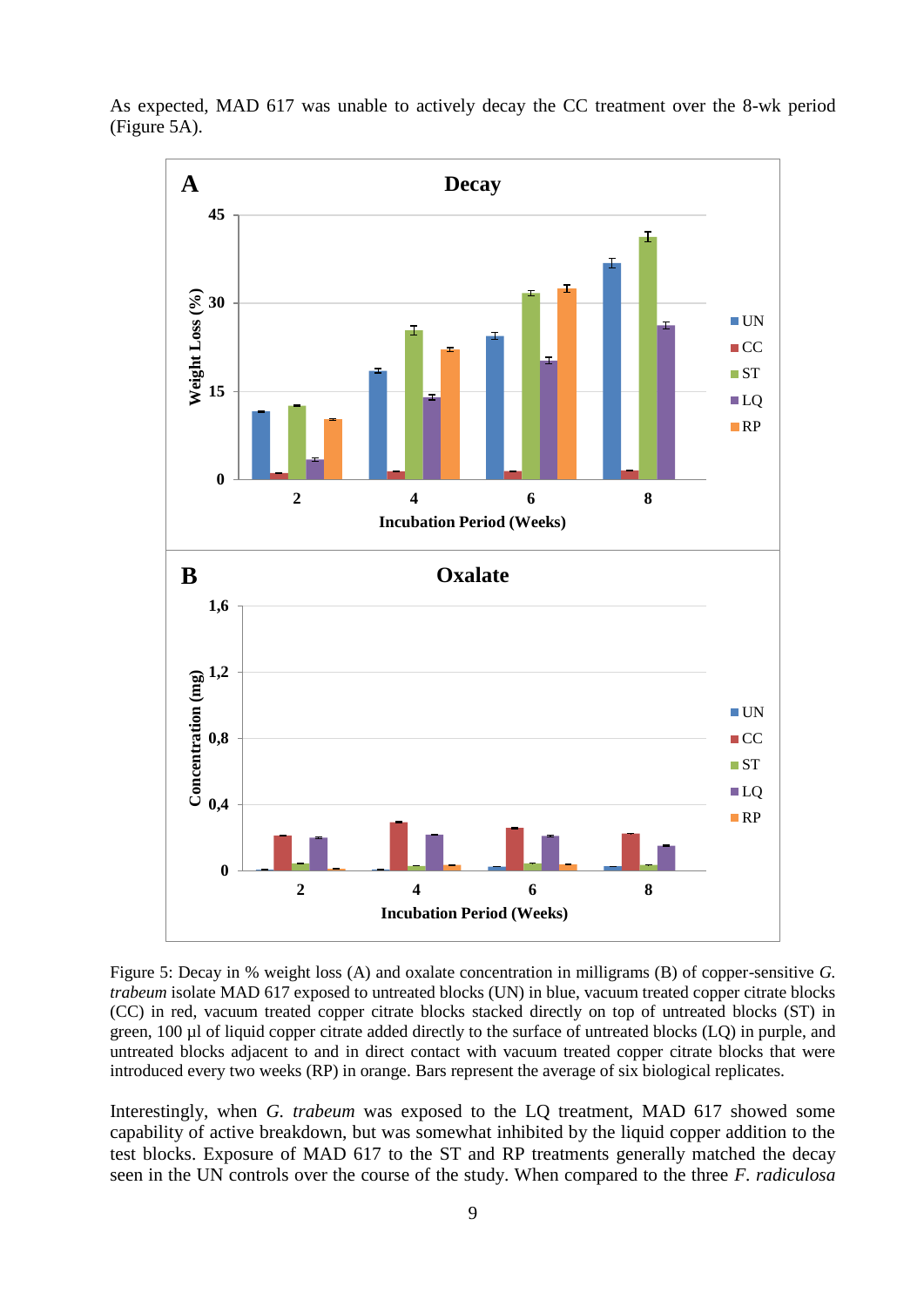isolates, MAD 617 produced much lower quantities of oxalate when the fungus was exposed to all treatments (Figure 5B). However, when the fungus exposed to the CC and LQ treatments, oxalate production in MAD 617 was higher than when the fungus was exposed to the UN control for all the sampling time points in spite of the lower weight loss observed.

Differences in the three *F. radiculosa* isolates to efficiently decay wood treated with the various copper treatments could be indicative of an individual isolate's metabolic response to a particular environment. For example, L-1159-SP did not surpass 22% weight loss when exposed to any of the five treatments, while FP-90848-T and L-9414-SP caused approximately 30% weight loss by week 8. The same holds true for oxalate production in these three organisms. FP-90848-T accumulated much greater quantities of oxalate than L-11659-SP and L-9414-SP. Additionally; there were no apparent similarities in oxalate production between the five treatments over time for these three copper-tolerant isolates. These trends (or lack thereof) suggest that each isolate's metabolism is unique to a particular environment, time frame, and ability to adapt to a certain situation.

## **4. CONCLUSIONS**

Three isolates of *Fibroporia radiculosa* and one isolate of *Gloeophyllum trabeum* varied in decay and oxalate production when compared to one another over the course of this study. This could be credited to a number of factors including adaptability, metabolism, growth, and exposure time. The results of this experiment suggest that each individual organism is capable of its own unique metabolic breakdown process (i.e. dissimilar metabolism), which is reflected in the different decay rates and quantity of oxalate produced between the four organisms. The different trends found between the test fungi could be attributed to the metabolism of the specific fungal strain and its ability to initiate specific mechanisms (i.e. adaptation) to overcome an unfavourable environment. The different responses of the four test fungi suggest variation in active growth of the individual organism in response to the copper-rich environment. It is probable that the ability of the test fungi to grow and adapt to a particular environment plays an important role in how effectively they could initiate decay during exposure to the different copper treatments used in this study.

This study was designed to evaluate differences in the response of *F. radiculosa* isolates to different applications of copper citrate. Results suggest that FP-90848-T and L-9414-SP circumvented the inhibitory effects of all copper citrate treatments by week 8, which was demonstrated by the approximately 30% decay rate. However L-11659-SP, oxalate production fluctuated between weeks and decay was below 25% by week 8, which suggested this organism had yet to adapt to the copper-rich environment under the conditions of this study. Copper sensitivity was reflected in *G. trabeum* MAD 617 when it was cultured in direct contact with vacuum treated copper citrate (CC) SP blocks. Interestingly, MAD 617 demonstrated limited production of oxalate when it was exposed to the CC (less than 0.30 mg) and LQ (less than 0.22 mg) treatments over the course of the study. However, the decay capability was non-existent on CC (less than 2%) and reduced on LQ (less than 26%) treatments. These results confirm that copper-sensitive *G. trabeum* is limited in its ability to successfully decay SP blocks that are vacuum treated with copper citrate (CC) or when it is directly added to the surface (LQ) of wood samples. These results also suggest that *G. trabeum* uses a completely separate mechanism to initiate decay (i.e. different from the typical brown-rot mechanism). Proximity to copper in the other treatments used in this study (ST, LQ, and RP) generally had no negative effect on fungal growth, oxalate production, or decay capacity for all four test fungi. This could indicate that close proximity of copper does not affect the decay capability of copper-tolerant and coppersensitive organisms.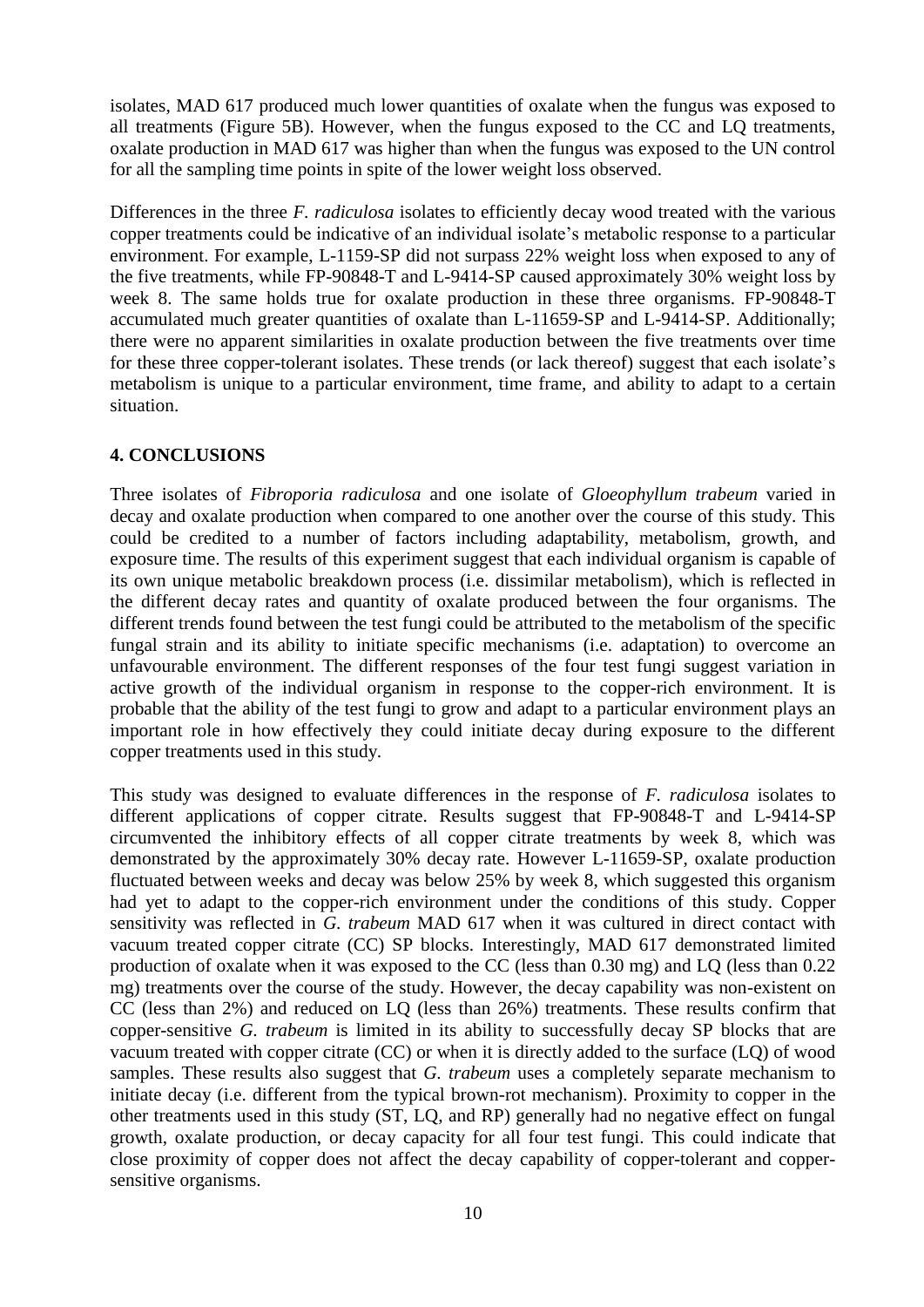## **5. REFERENCES**

American Wood Protection Association (2013): Standard method of testing wood preservatives by laboratory soil-block cultures. Standard E10-12. Book of Standards. American Wood-Preservers Association, Birmingham, AL, pp. 448-458.

Arango, R. A., Lebow, P., Green, F. (2009): Correlation between oxalic acid production and tolerance of *Tyromyces palustris* strain TYP-6137 to N', N-naphthaloylhydroxamine. *International Biodeterioration and Biodegradation*, **63**: 46-51.

Bech-Andersen, J. (1987): Production, function and neutralization of oxalic acid produced by the dry rot fungus and other brown-rot fungi. *Proceedings IRG Annual Meeting*, IRG/WP 1330.

Clausen, C. A., Green, F. (2003): Oxalic acid overproduction by copper-tolerant brown-rot basidiomycetes on southern yellow pine treated with copper-based preservatives. *International Biodeterioration and Biodegradation*, **51**: 139-144.

Clausen, C. A., Green, F., Woodward, B., Evans, J., DeGroot, R. (2000): Correlation between oxalic acid production and copper tolerance in *Wolfiporia cocos*. *International Biodeterioration and Biodegradation*, **46**: 69-76.

Clausen, C. A., Jenkins, K. M. (2011): Chronicles of *Fibroporia radiculosa* (= *Antrodia radiculosa*) TFFH 294. General Technical Report 240: FPL-GTR-240. U.S. Department of Agriculture, Forest Service, Forest Products Laboratory, Madison, WI: 7pp.

DeGroot, R., Woodward, B. (1999): Using copper-tolerant fungi to bidegrade wood treated with copper based preservatives. *International Biodeterioration and Biodegradation*, **44**: 17-27.

Freeman, M., McIntyre, C. (2008): A comprehensive review of copper-based wood preservatives with a focus on new micronized or dispersed copper systems. *Forest Products Journal*, **58**: 6-27.

Gadd, G. (1993): Tansley review no. 47: interactions of fungi with toxic metals. *New Phytologists* **124**: 25-60.

Green, F., Clausen, C. A. (2001): Oxalic acid production of fifteen brown-rot fungi in copper citrate-treated southern yellow pine. *Proceedings IRG Annual Meeting*, IRG/WP 01-10388, 9 pp.

Green, F., Clausen, C. A. (2003): Copper tolerance of brown-rot fungi: time course of oxalic acid production. *International Biodeterioration and Biodegradation*, **51**: 145-149.

Green, F., Clausen, C. A. (2005): Copper tolerance of brown-rot fungi: oxalic acid production in southern pine treated with arsenic-free preservatives. *International Biodeterioration and Biodegradation*, **56**: 75-79.

Green, F., Larsen, M., Winandy, J., Highley, T. (1991): Role of oxalic acid in incipient brownrot decay. *Material und Organismen*, **26**: 191-209.

Goodell, B. (2003): Brown-rot fungal degradation of wood: our evolving view. In: *Wood Deterioration and Preservation, Advances in Our Changing World*, eds. B. Goodell, D. Nicholas, and T. Schultz. ACS Symposium Series 845, pp. 34-72. American Chemical Society, Washington, D.C.